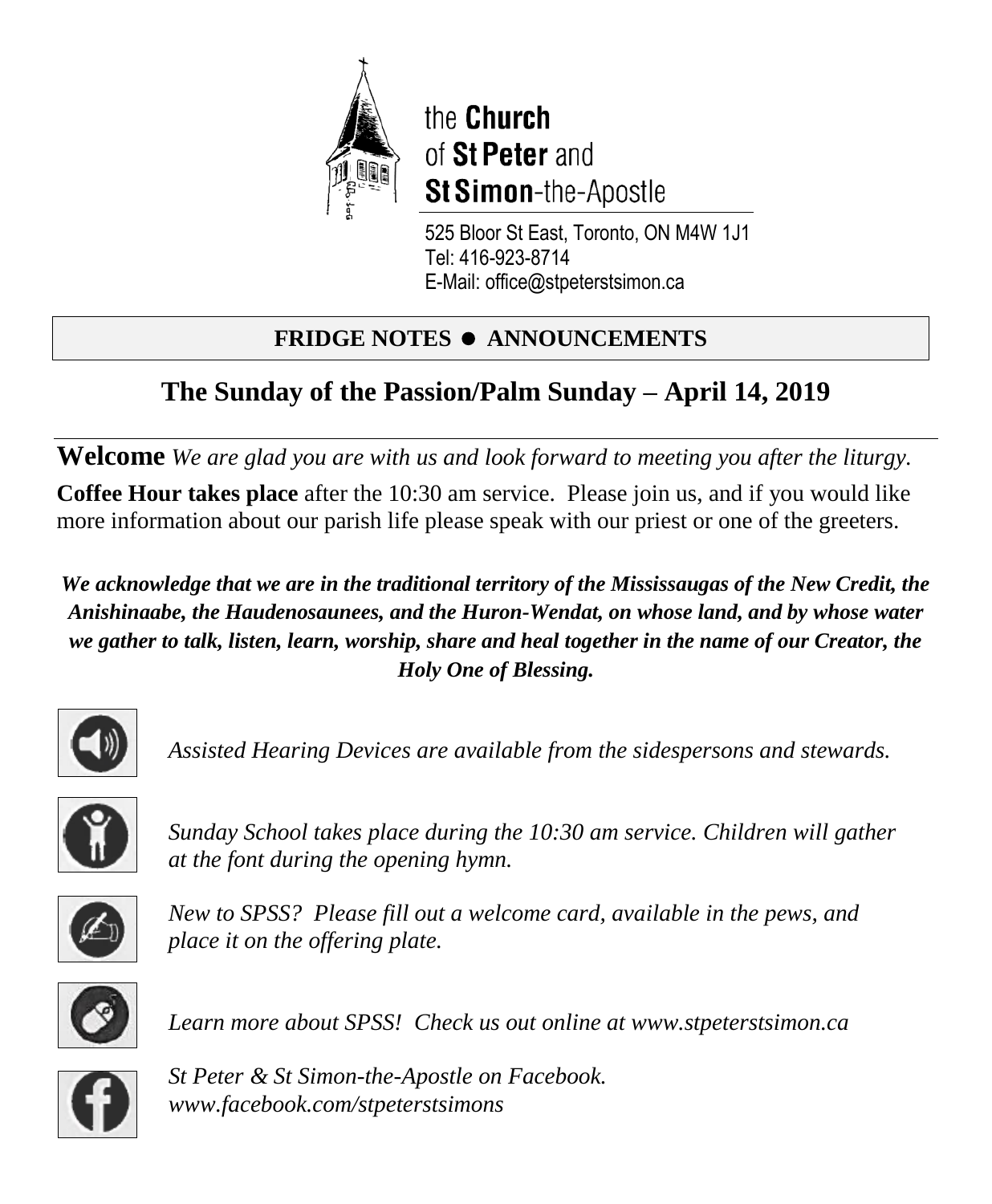### **PRAYERS**

**In our prayers this week, we remember**:

**Anglican Communion**: The Episcopal Church in Jerusalem & The Middle East.

**Diocese**: Bishop Andrew Asbil, Area Bishop - Kevin Robertson.

**Outreach and Advocacy**: St. Bede, Scarborough; St. Bride, Clarkson; and St. Chad, Toronto.

**Our Parish**: Francette Biakpa, Diane Birch, Colin & Susan Bird, John Brewin.

**Home-bound**: Byron Armstrong/Gail Birnie/Nancy Byers/Cintra Cassidy/Ann Duff/Charlotte Graham/Lorraine Griffith/Norma Kenny/Cynthia Olivierre/Denise Orieux/George Petricko/Lucy Simons/Lois Totton/Lila Vamosi/Gladys Worledge-Burke/Pam Young.

**Pastoral Care** is available for the home-bound parishioners, those in hospital and for other spiritual needs. Please contact the office if you or someone you know would like a visit from one of our Lay Pastoral Visitors or Father Geoffrey Sangwine.

## **PARISH NEWS**

**A Word from the Rector** Today is Palm Sunday when we recall Jesus' triumphant entry into Jerusalem and, in stark contrast, his journey to the cross. Holy Week is the most sacred time for Christians. There will be services at St Peter and St Simon's throughout the week they are listed in *Fridge Notes* and I commend them to you. On Easter Day we look forward to welcoming our friend and bishop, the Right Reverend Kevin Robertson, Area Bishop of York Scarborough. Bishop Kevin will Celebrate and preach at the 10.30 am Festal Eucharist. We also remember in our prayers Isobel Forrest and Rees Pepperell who will be confirmed on Easter Day. May this Holy Week be a time for us to reflect upon the gift of salvation and to draw closer to the Lord Jesus Christ, whose life, death and resurrection gives us hope and new life. Geoffrey+

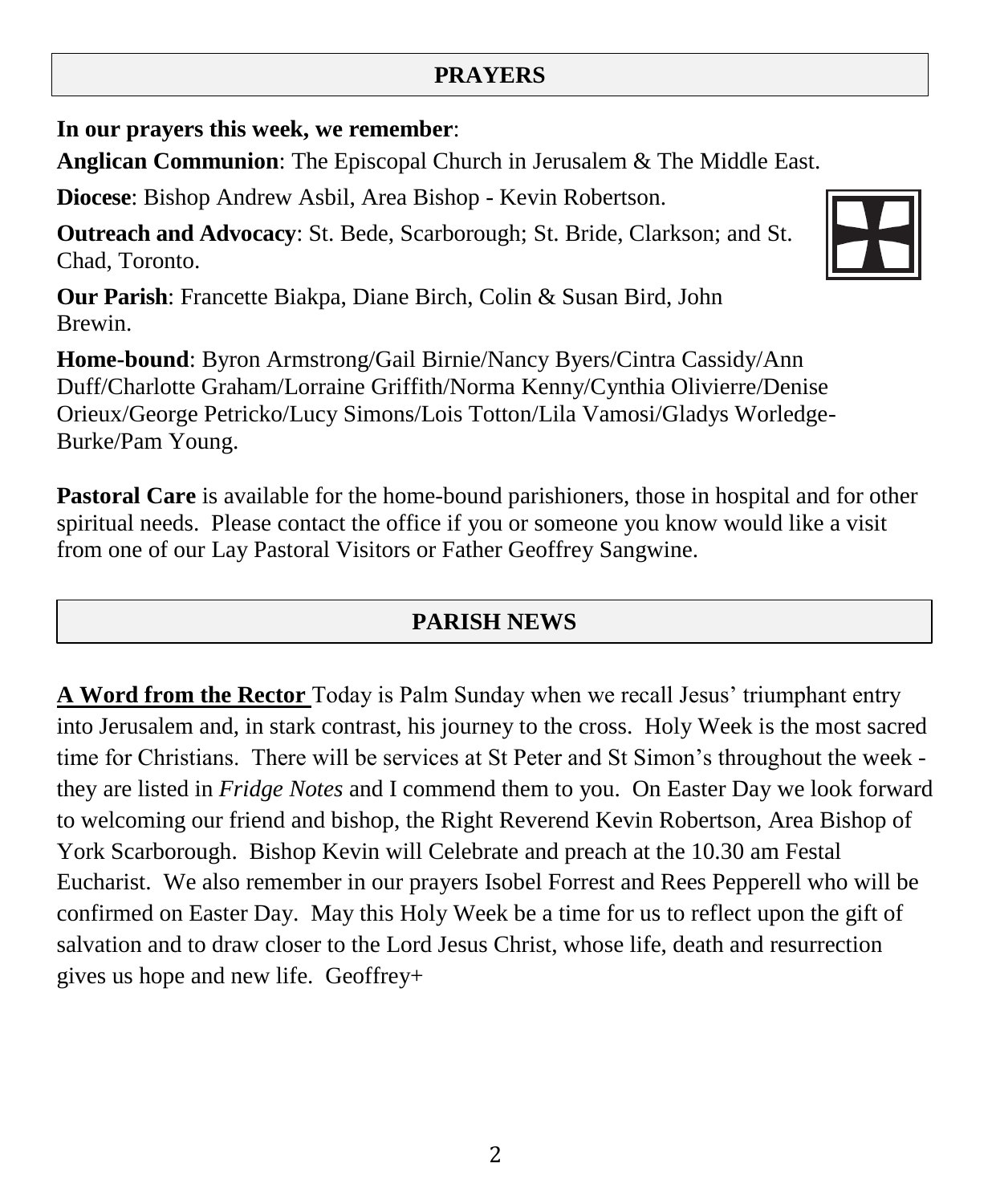### **A Prayer Before the Cross**

We adore you, O Christ, and we bless you; Because by your holy cross you have redeemed the world.

Lord Jesus Christ, by your death you took way the sting of death: Grant to us your servants so to follow in faith where you have led the way, that we may at length fall asleep peacefully in you, and wake in in your likeness, for your tender mercies' sake. *Amen.*

**Easter Flower Donations** If you wish to make a donation to flowers for Easter please use an envelope found on the table, on the left side of the Narthex, as you exit the Church. Please include particulars concerning memorial or thanksgiving. Thank you.

**We appreciate your givings** and remind you that in order to receive a tax receipt your envelope number or name & address should accompany all donations. Also, please do not leave your valuables unattended.

**Pre-authorized giving** (PAG) forms are available at the back of the church and in the pews. We encourage you to support the church through PAG. Thank you for your support.

**Dancercize** Join us Wednesdays in the Parish Hall at 12:30 pm for an hour of dancing. Free. Everyone welcome. For information, please speak to Carol Peck or email [ctpeck35hotmailcom@](mailto:ctpeck35@hotmail.com)yahoo.ca, or call the church office.

**Altar Flowers** If you are interested in dedicating flowers for the altar, there are Sundays available on May 19, June 9, 23, and 30. Please speak with Barbara Towe.

## **LOOKING AHEAD**

**Good Friday, April 19th – Stations of the Cross** Please join parishioners from Our Lady of Lourdes, Rosedale United, Rosedale Presbyterian, St. Andrew's United, St. Paul's Anglican and St. Peter and St. Simon-the-Apostle as they walk the Stations of the Cross through St. James Town. The walk begins at Our Lady of Lourdes at 8:00 am and finishes at St. Peter's and St. Simon's at 9:00 am. Soup and coffee will be served at the end of the walk. **Required** - one or two people to assist with setting up and serving soup and coffee. Please contact Sheila (416-921-2593).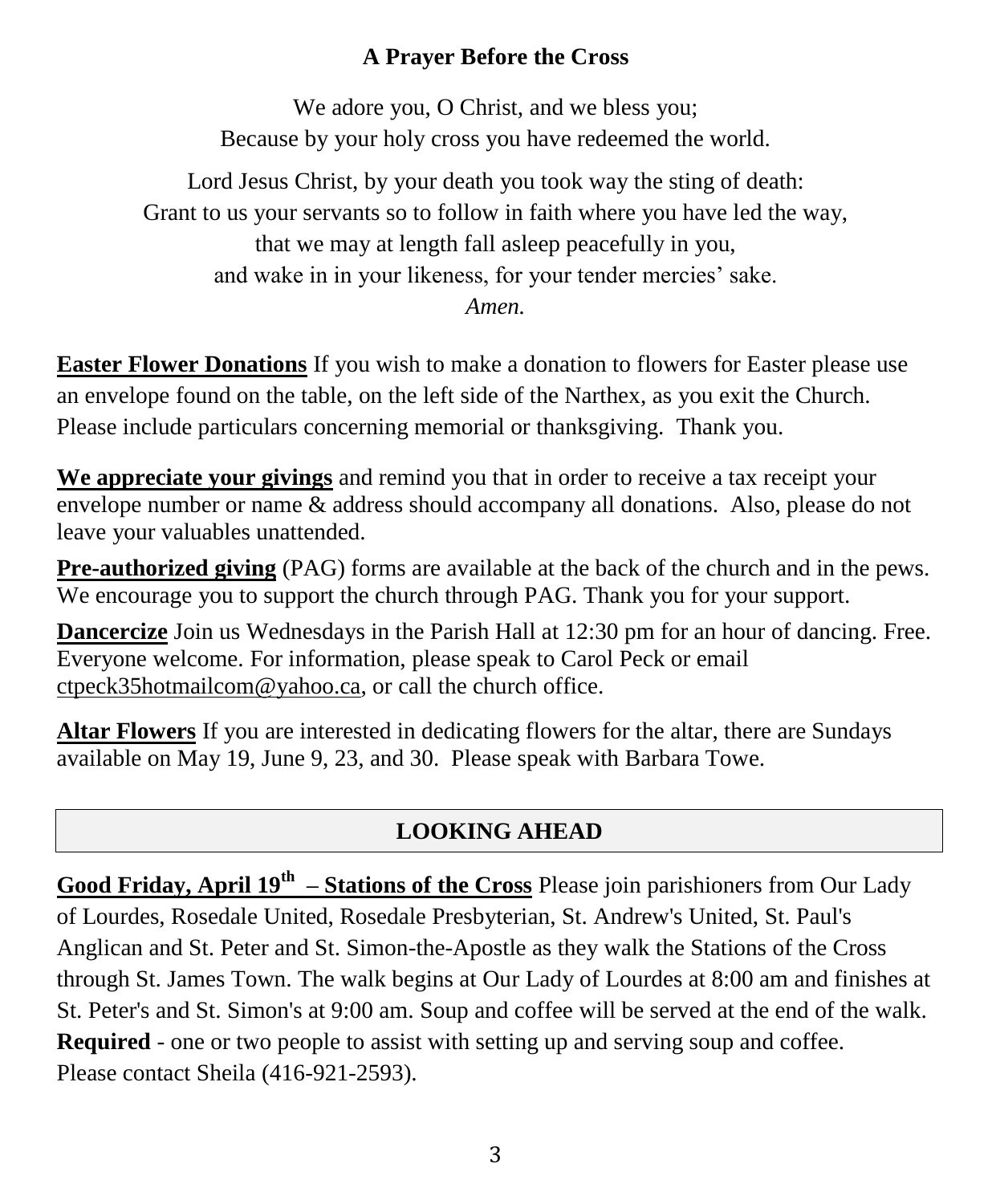**Senior's Easter Ecuharist & Luncheon - Wednesday, May 1, 2019 at 11 am.** We are in need of drivers to assist our senior and homebound parishioners with transportation that day. Please call the church office if you are able to help.416-923-8714

**Tanya Talaga - <b>TOGOGOS Event** Tuesday, April 30<sup>th</sup> at Bloor Street United Church, in support of the Stephen Lewis Foundation Grandmothers to Grandmothers Campaign. Tanya is an acclaimed national best-selling author, journalist and columnist. Her book Seven Fallen Feathers received the Shaughnessy Cohen Prize for Political Writing. Details: 6:30 pm – Complimentary refreshments and cash bar,  $7:30 \text{ PM} - \text{Conversions}$  followed by Q & A, Tickets - \$30.

## **TODAY**

**John Stainer's - The Crucifixion** The St Peter & St Simon's Choir will be presenting a concert of music for Passiontide, on Palm Sunday, April 14 at 4:00 p.m. The concert will feature tenor Ian Speck, baritone Alan MacDonald, conductor Robin Davis and organist David Smith. Tickets (\$20 adults, \$15 seniors/students) are on sale after Sunday services, or on-line from [https://www.eventbrite.ca/e/stainers-crucifixion-tickets-](https://www.eventbrite.ca/e/stainers-crucifixion-tickets-59132814841)[59132814841.](https://www.eventbrite.ca/e/stainers-crucifixion-tickets-59132814841) Proceeds from the concert will go to support the choir's tour to Gloucester and Chichester Cathedrals this August. The choir will greatly appreciate you supporting the concert and helping us build our audience by inviting any friends or family who might enjoy the concert.

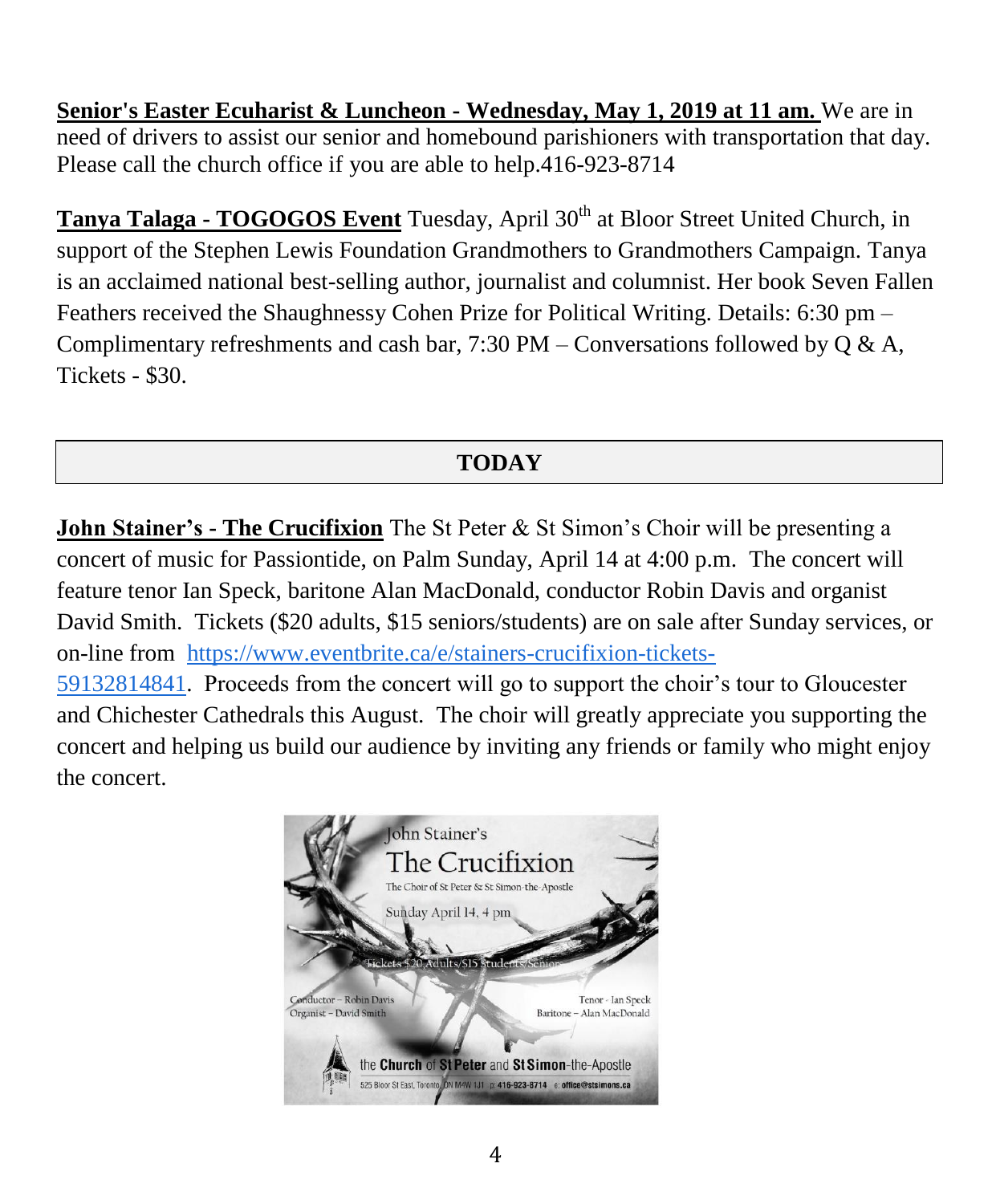# **Clergy**

| Incumbent Priest The Reverend Geoffrey Sangwine |  |
|-------------------------------------------------|--|
|                                                 |  |

## **Wardens**

|                        | Mary Martin                     |
|------------------------|---------------------------------|
| Deputy Wardens         | Laurie Sanderson, Vanessa Scott |
| Lay Delegates to Synod | Mary Anderson, Paul Mitchell    |

# **Parish Life & Discipleship**

| Advisory Board  Fran Brown                                                                                                                                                                                                                                           |               |
|----------------------------------------------------------------------------------------------------------------------------------------------------------------------------------------------------------------------------------------------------------------------|---------------|
| Altar Guild<br>Marie Samuels-Isaac                                                                                                                                                                                                                                   |               |
|                                                                                                                                                                                                                                                                      |               |
| Honorary Assistant Organists Maurice White, Johan van t' Hof                                                                                                                                                                                                         |               |
|                                                                                                                                                                                                                                                                      |               |
| Church School<br>Fillips                                                                                                                                                                                                                                             |               |
|                                                                                                                                                                                                                                                                      |               |
|                                                                                                                                                                                                                                                                      |               |
|                                                                                                                                                                                                                                                                      |               |
|                                                                                                                                                                                                                                                                      |               |
| Envelope Secretary<br>Paul Mitchell, Joy Quan Lee (assisting)<br>Hospitality/Coffee Hour<br>Fran Brown<br>Funerals<br>Marie Samuels-Isaac<br>Special Events<br>Laurie Samuels-Isaac<br>Special Events<br>Laurie Samuels-Isaac<br>Laurie Samuels-Is                   |               |
|                                                                                                                                                                                                                                                                      |               |
|                                                                                                                                                                                                                                                                      |               |
|                                                                                                                                                                                                                                                                      |               |
| Peggy Needham<br>Opportunities Committee<br>Property<br>Peggy Needham<br>Peggy Needham<br>Brooke Sales-Lee                                                                                                                                                           |               |
|                                                                                                                                                                                                                                                                      |               |
| Property<br>Readers<br>Colin Bird, Spencer Higgins<br>Geoffrey Sangwine                                                                                                                                                                                              |               |
|                                                                                                                                                                                                                                                                      |               |
| Readers<br>Refugee Committee<br>Committee<br>Committee<br>Committee<br>Committee<br>Committee<br>Committee<br>Committee<br>Committee<br>Committee<br>Committee<br>Committee<br>Committee<br>Committee<br>Committee<br>Committee<br>Committee<br>Committee<br>Committ |               |
|                                                                                                                                                                                                                                                                      |               |
|                                                                                                                                                                                                                                                                      |               |
| Moveta Nanton<br>Stewardship '                                                                                                                                                                                                                                       |               |
| <b>Wednesday Morning Group</b>                                                                                                                                                                                                                                       | Sheila Thomas |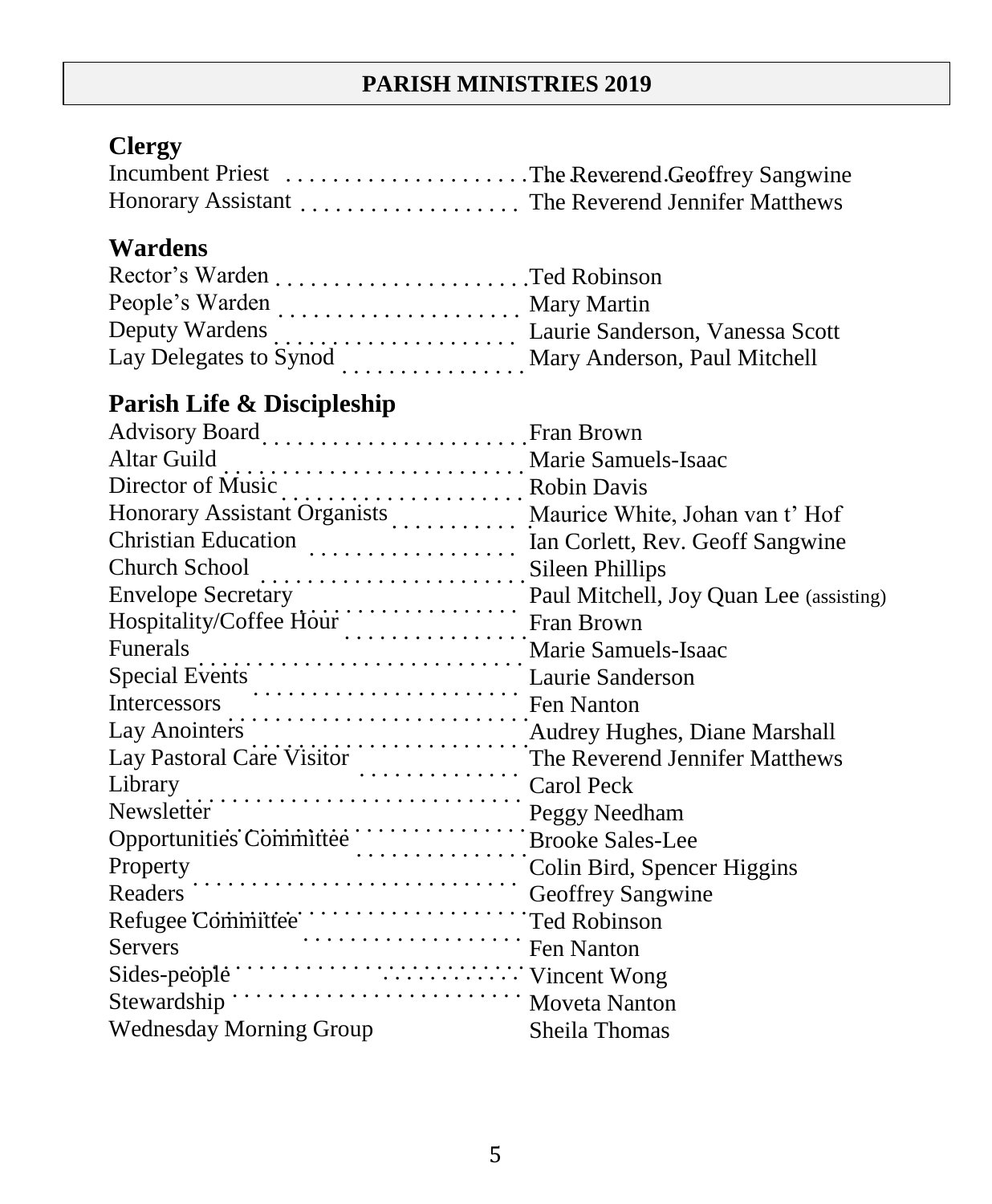

#### **LENT & EASTER**

**Tuesday, April 16** 6 pm Holy Eucharist 6:30 pm The Way of the Cross

**Wednesday, April 17** 6 pm Holy Eucharist 6:30 pm The Way of the Cross

**Thursday, April 18** – **Maundy Thursday** 7:30 pm - Maundy Thursday Liturgy

**Friday April 19 - Good Friday** 8 am Ecumenical Walk, 11 am Solemn Liturgy

> **Saturday, April 20 – Easter Eve** 8 pm Vigil

**Sunday, April 21 - Easter Day** Services at 8:30 am and 10:30 am Bishop Kevin Robertson – Celebrant & Preacher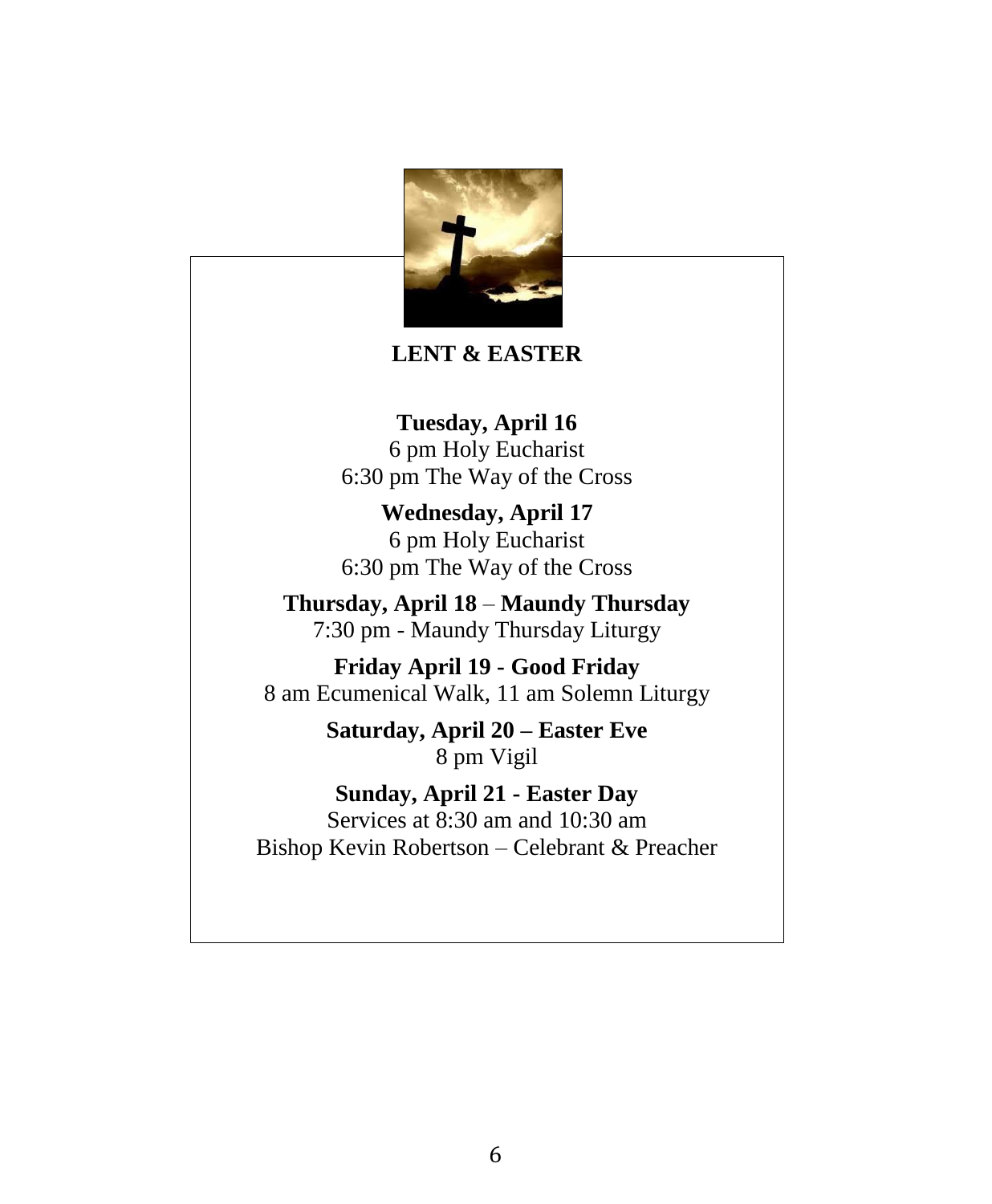#### **JOIN US FOR WORSHIP**

**Sunday 8:30 am** – Holy Eucharist **Sunday 10:30 am** – Choral Service **1st Sunday** – Choral Eucharist (Traditional) **2nd Sunday** – Choral Matins **3rd Sunday** – Choral Eucharist (Traditional) **4th Sunday** – Choral Eucharist (Contemporary) **Sunday Evensong** – As Announced **Wednesdays 11:00 am –** Holy Eucharist with Anointing **Tuesdays in Lent** – Candlelight Evening Prayer **Last Tuesday of the Month** – Candlelight Evening Prayer

#### **THIS WEEK AT ST. PETER & ST. SIMON**

**Sunday, April 14th** 4:00 pm John Stainer's The Crucifixion **Tuesday, April 16th** 6:00 pm Holy Eucharist 6:30 pm The Way of the Cross **Wednesday, April 17th** 11:00 am Holy Eucharist with Anointing (in the chapel) 6:00 pm Holy Eucharist 7:00 pm The Way of the Cross **Thursday, April 18th – Maundy Thursday** 7:30 pm Maundy Thursday Liturgy **Friday, April 19th – Good Friday** 8:00 am Ecumenical Walk - Stations of the Cross through St. James Town 11:00 am Solemn Liturgy **Saturday, April 20th - Easter Eve** 8:00 pm The Great Easter Vigil **Sunday, April 21st - Easter Day** 8:30 am Holy Eucharist - *BCP* 10:30 am Choral Matins *Readings: Acts 10:34-43; Psalm 118:1-2, 14-24; 1 Corinthians 15:19-26; John 20:1-18*